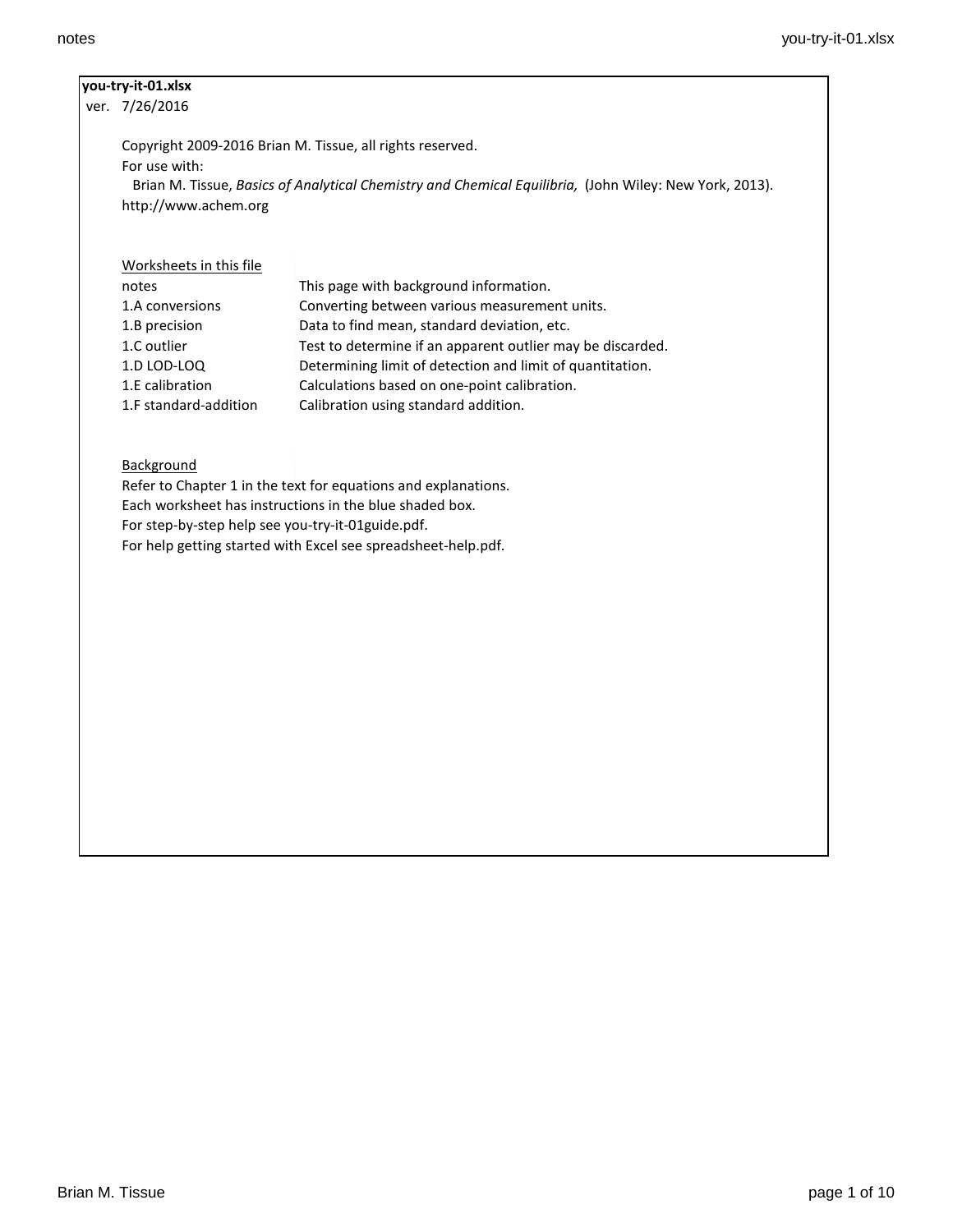| You-Try-It 1.A | <b>Unit Conversions</b>                                                                                                                                                                                    |
|----------------|------------------------------------------------------------------------------------------------------------------------------------------------------------------------------------------------------------|
|                | 1. Table 1.A.1 provides several examples of physical measurements in common units.<br>Express each case in Table 1.A.1 in the other units that are listed.<br>Some conversion factors are below the table. |
|                | 2. Table 1.A.2 provides a list of analytical results with common units.<br>Express each case in Table 1.A.2 in the other units that are listed.<br>The density of each solution is given in column E.      |
|                | Notes: mph is 'miles per hour'<br>% is 'parts per thousand' (by weight if not specified otherwise)                                                                                                         |

## **Table 1.A.1**

| sample                   | measurement | value | units      | <b>Convert to:</b> |                   |
|--------------------------|-------------|-------|------------|--------------------|-------------------|
| vehicle                  | velocity    | 25.00 | mph        | km/h               | m/s               |
| 10 % sucrose solution    | density     | 1.034 | $g/cm^{3}$ | g/mL               | kg/m <sup>3</sup> |
| 7Ag85Cu8Sn brazing alloy | density     | 4.80  | oz/cu in   | g/mL               | kg/m <sup>3</sup> |

| value          | units    | value | units | value | units              | value | units    |
|----------------|----------|-------|-------|-------|--------------------|-------|----------|
| 1.6093         | km/mi    | 1000  | g/kg  |       | mL/cm <sup>3</sup> | 10000 | ppm/%    |
| $28.3495$ g/oz |          | 100   | cm/m  | 1000  | mL/L               | 1000  | $ppm/\%$ |
| 16.3871        | mL/cu in | 1000  | mm/m  | 1000  | L/m <sup>3</sup>   |       |          |

## **Table 1.A.2**

| analysis               | density (g/mL) | value | units   | <b>Convert to:</b> |   |
|------------------------|----------------|-------|---------|--------------------|---|
| nitrate in water       | 1.000          | 1.9   | ppm     | wt %               | M |
| NaCl in seawater       | 1.025          | 30.0  | $\%$    | ppm                | M |
| acetic acid in vinegar | 1.010          | 5.5   | % by wt | ppm                | M |
| ethanol in beverage    | 1.020          | 4.2   | % (v/v) | $wt$ %             | M |

|                                  | species formula wt |  | density |      |
|----------------------------------|--------------------|--|---------|------|
| NO <sub>3</sub>                  | $62.005$ g/mol     |  |         |      |
| <b>NaCl</b>                      | 58.443 g/mol       |  |         |      |
| CH <sub>3</sub> COOH             | $60.052$ g/mol     |  |         |      |
| C <sub>2</sub> H <sub>5</sub> OH | 46.068 g/mol       |  | 0.789   | g/mL |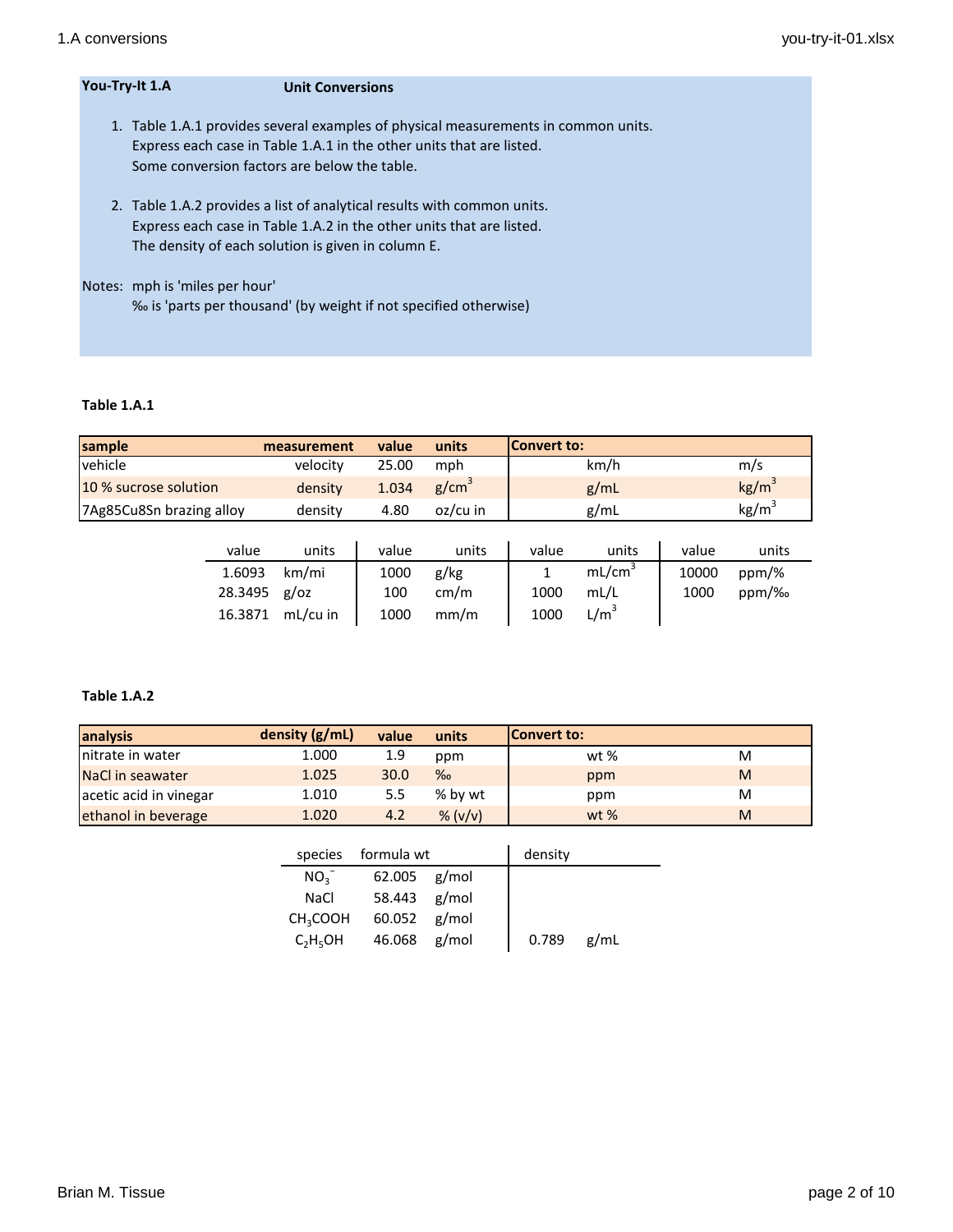### **You-Try-It 1.B Precision**

- 1. Calculate the wt-% for each measurement in Table 1.B.1. Find the mean, standard deviation, and %-RSD.
- 2. Column E contains formulas for statistical results for up to 20 data points in Table 1.B.2. Write formulas to calculate the variance and standard error. Use the table of *t* values to the right to find the 90 and 99 % confidence levels. Verify your results using Data -> Data Analysis -> Descriptive Statistics.

### **Table 1.B.1 Protein analysis of extra crunchy peanut butter.**

| Trial          | Sample wt (g) | Protein wt (g) | wt-%  |   |
|----------------|---------------|----------------|-------|---|
| 1              | 9.91          | 1.92           | 19.37 |   |
| $\overline{2}$ | 10.17         | 2.04           | 20.06 |   |
| 3              | 10.54         | 2.09           | 19.83 |   |
| 4              | 10.01         | 2.05           | 20.48 |   |
|                |               | mean:          |       | % |
|                |               | std dev:       |       | % |
|                | %-RSD         |                |       |   |
|                |               |                |       |   |

#### **Table 1.B.2 Descriptive Statistics**

| Trial                   | Data |                 | <b>Statistics</b> |            |
|-------------------------|------|-----------------|-------------------|------------|
| 1                       | 3.44 | $N =$           | 5                 |            |
| $\overline{2}$          | 3.11 | $sum =$         | 15.830            |            |
| 3                       | 2.98 | $mean =$        | 3.166             |            |
| $\overline{\mathbf{4}}$ | 3.27 | std dev $=$     | 0.188             |            |
| 5                       | 3.03 |                 |                   |            |
| 6                       |      | $%-RSD =$       |                   |            |
| 7                       |      | variance $=$    |                   |            |
| 8                       |      | std error =     |                   |            |
| 9                       |      |                 |                   | $t$ values |
| 10                      |      | 90-% C.L. $=$   |                   |            |
| 11                      |      | $95-% C.L. =$   | 0.234             | 2.776      |
| 12                      |      | $99 - % C.L. =$ |                   |            |
| 13                      |      |                 |                   |            |
| 14                      |      |                 |                   |            |
| 15                      |      |                 |                   |            |
| 16                      |      |                 |                   |            |
| 17                      |      |                 |                   |            |

18 19 20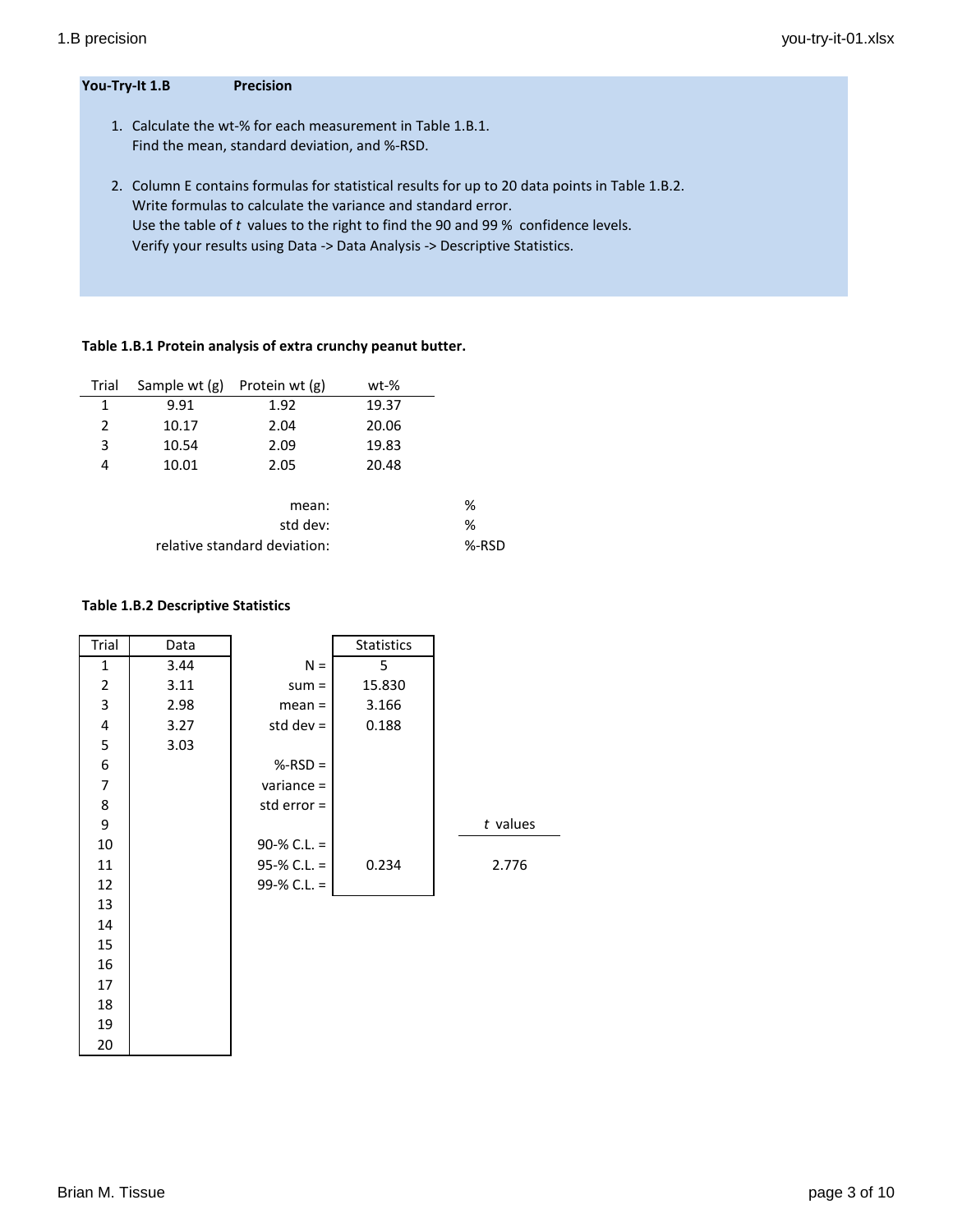|                         | Table of t values for given alpha levels |       |        |         |        |         |  |
|-------------------------|------------------------------------------|-------|--------|---------|--------|---------|--|
|                         | 0.2                                      | 0.1   | 0.05   | 0.025   | 0.01   | 0.001   |  |
| $N-1$                   | (80%)                                    | (90%) | (95%)  | (97.5%) | (99%)  | (99.9%) |  |
| $\mathbf{1}$            | 3.078                                    | 6.314 | 12.706 | 31.821  | 63.657 | 636.600 |  |
| $\overline{2}$          | 1.886                                    | 2.92  | 4.303  | 6.965   | 9.925  | 31.590  |  |
| 3                       | 1.638                                    | 2.353 | 3.182  | 4.541   | 5.841  | 12.920  |  |
| $\overline{\mathbf{r}}$ | 1.533                                    | 2.132 | 2.776  | 3.747   | 4.604  | 8.610   |  |
| 5                       | 1.476                                    | 2.015 | 2.571  | 3.365   | 4.032  | 6.869   |  |
| 6                       | 1.44                                     | 1.943 | 2.447  | 3.143   | 3.707  | 5.959   |  |
| $\overline{7}$          | 1.415                                    | 1.895 | 2.365  | 2.998   | 3.5    | 5.408   |  |
| $\bf 8$                 | 1.397                                    | 1.86  | 2.306  | 2.896   | 3.355  | 5.041   |  |
| $\mathsf 9$             | 1.383                                    | 1.833 | 2.262  | 2.821   | 3.25   | 4.781   |  |
| 10                      | 1.372                                    | 1.812 | 2.228  | 2.764   | 3.169  | 4.587   |  |
| 15                      | 1.341                                    | 1.753 | 2.131  | 2.602   | 2.947  | 4.073   |  |
| 20                      | 1.325                                    | 1.725 | 2.086  | 2.528   | 2.845  | 3.850   |  |
| 25                      | 1.316                                    | 1.708 | 2.068  | 2.485   | 2.787  | 3.725   |  |
| 30                      | 1.31                                     | 1.697 | 2.068  | 2.457   | 2.75   | 3.646   |  |
| 50                      | 1.299                                    | 1.676 | 2.068  | 2.403   | 2.678  | 3.496   |  |
| 100                     | 1.29                                     | 1.66  | 2.068  | 2.364   | 2.626  | 3.391   |  |
| infinity                | 1.31                                     | 1.645 | 2.068  | 2.326   | 2.576  | 3.300   |  |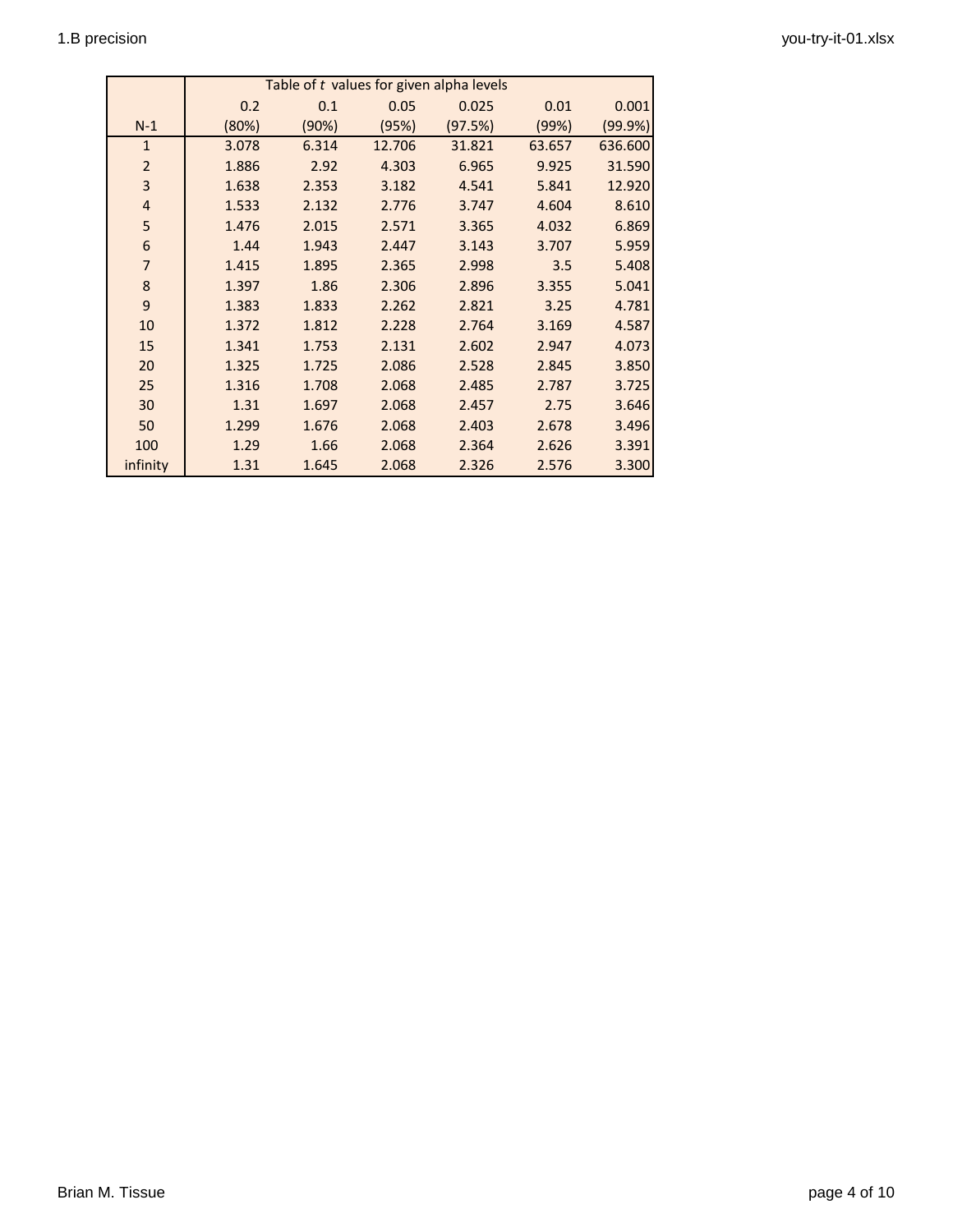l,

#### **You-Try-It 1.C Discarding an Outlier**

- 1. Determine which data value in Table 1.C.1 is a potential outlier and calculate *Q* . Determine if the outlier may be discarded at the 95-% or 99-% confidence levels.
- 2. Repeat using Peirce's criterion.

#### **Table 1.C.1 Calcium Potentiometry**

|   | Trial ISE Result (mV) |             | Results |                      |
|---|-----------------------|-------------|---------|----------------------|
|   | 39.8                  | $N =$       | 5       | $Q_c$ (95 %) = 0.710 |
| 2 | 36.5                  | $sum =$     | 195.0   | $Q_c$ (99 %) = 0.821 |
| 3 | 39.9                  | $mean =$    | 39.00   |                      |
| 4 | 39.2                  | std dev $=$ | 1.42    |                      |
| 5 | 39.6                  |             |         |                      |

#### **Dixon** *Q* **-test calculation**

|         | value | deviation | closest value | Dixon's Q | $Q_c$ (95 %) | $Q_c(99%)$ |
|---------|-------|-----------|---------------|-----------|--------------|------------|
| $min =$ |       |           |               |           |              |            |
| $max =$ |       |           |               |           |              |            |
|         |       |           |               |           |              |            |
|         |       |           |               |           |              |            |

#### **Peirce's criterion**

|         | value | deviation | $\mathbf{u}$ max | result |
|---------|-------|-----------|------------------|--------|
| $min =$ |       |           |                  |        |

max =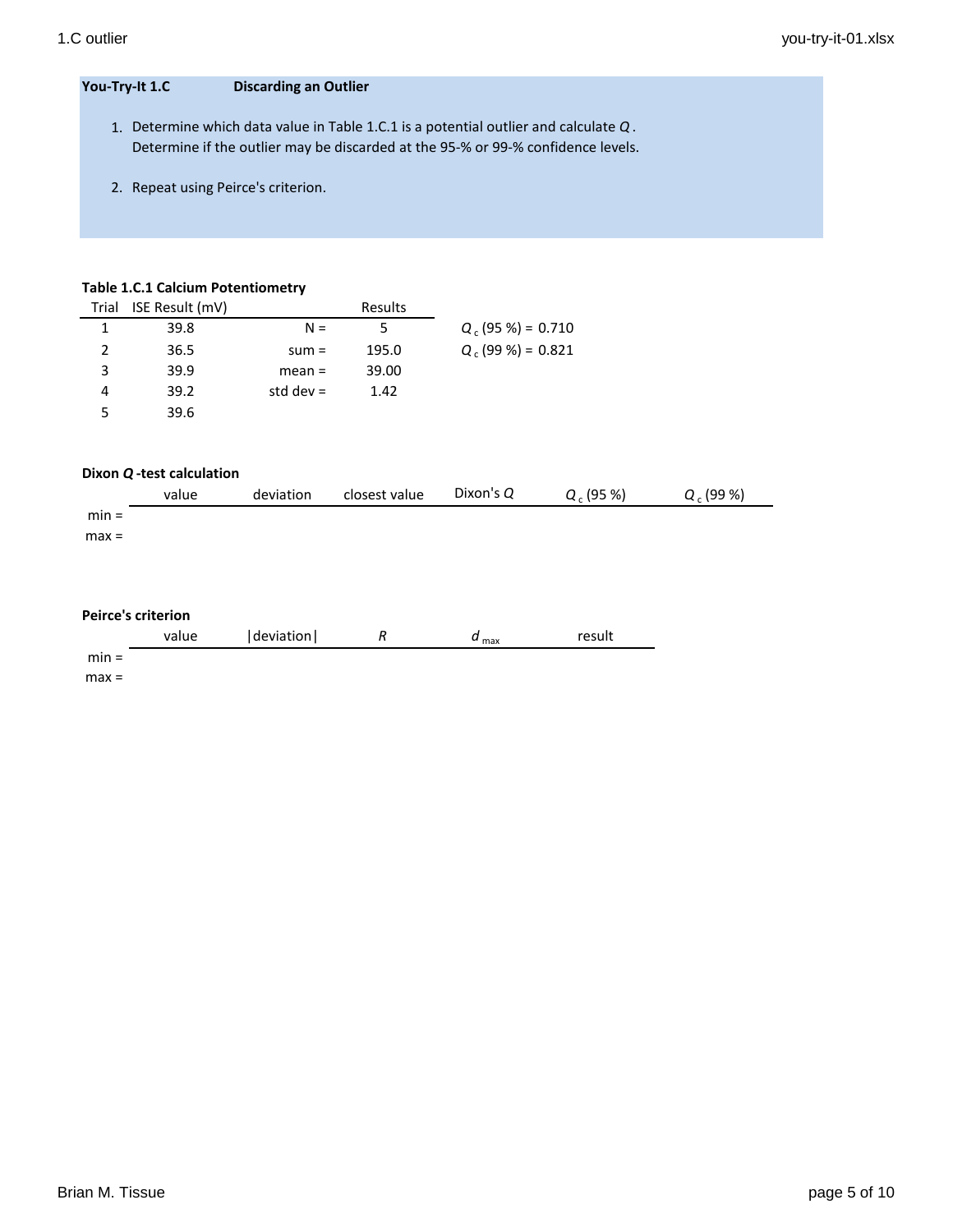| Critical values of Dixon's Q parameter $(Q_c)$ |  |  |
|------------------------------------------------|--|--|
|------------------------------------------------|--|--|

| $\overline{N}$ | 95%   | 99%   |
|----------------|-------|-------|
| 3              | 0.970 | 0.994 |
| $\overline{4}$ | 0.829 | 0.926 |
| 5              | 0.710 | 0.821 |
| 6              | 0.625 | 0.740 |
| $\overline{7}$ | 0.568 | 0.680 |
| 8              | 0.526 | 0.634 |
| 9              | 0.493 | 0.598 |
| 10             | 0.466 | 0.568 |
| 15             | 0.384 | 0.475 |
| 20             | 0.342 | 0.425 |
| 25             | 0.317 | 0.393 |
| 30             | 0.298 | 0.372 |

suspect may be rejected if  $Q > Q_c$ 

A more complete list of  $Q_c$  values is in:

David B. Rorabacher,

"Statistical treatment for rejection of deviant values: critical values of Dixon's "Q" parameter and related subrange ratios at the 95% confidence level," *Anal. Chem* ., **1991**, *63* (2), 139-146; DOI: 10.1021/ac00002a010.

#### **Values of** *R* **for Peirce's Criterion**

|                | Number of doubtful observations |                |       |                |
|----------------|---------------------------------|----------------|-------|----------------|
| $\overline{N}$ | $\mathbf{1}$                    | $\overline{2}$ | 3     | $\overline{4}$ |
| 3              | 1.196                           |                |       |                |
| $\overline{4}$ | 1.383                           | 1.078          |       |                |
| 5              | 1.509                           | 1.200          |       |                |
| 6              | 1.610                           | 1.299          | 1.099 |                |
| $\overline{7}$ | 1.693                           | 1.382          | 1.187 | 1.022          |
| 8              | 1.763                           | 1.453          | 1.261 | 1.109          |
| 9              | 1.824                           | 1.515          | 1.324 | 1.178          |
| 10             | 1.878                           | 1.570          | 1.380 | 1.237          |
| 11             | 1.925                           | 1.619          | 1.430 | 1.289          |
| 12             | 1.969                           | 1.663          | 1.475 | 1.336          |
| 13             | 2.007                           | 1.704          | 1.516 | 1.379          |
| 14             | 2.043                           | 1.741          | 1.554 | 1.417          |
| 15             | 2.076                           | 1.775          | 1.589 | 1.453          |
| 20             | 2.209                           | 1.914          | 1.732 | 1.599          |
| 25             | 2.307                           | 2.019          | 1.840 | 1.709          |

suspect may be rejected if |deviation| > d*max*

A more complete list of *R* values is in:

Stephen M. Ross,

"Peirce's criterion for the elimination of suspect experimental data," Journal of Engineering Technology, Fall 2003.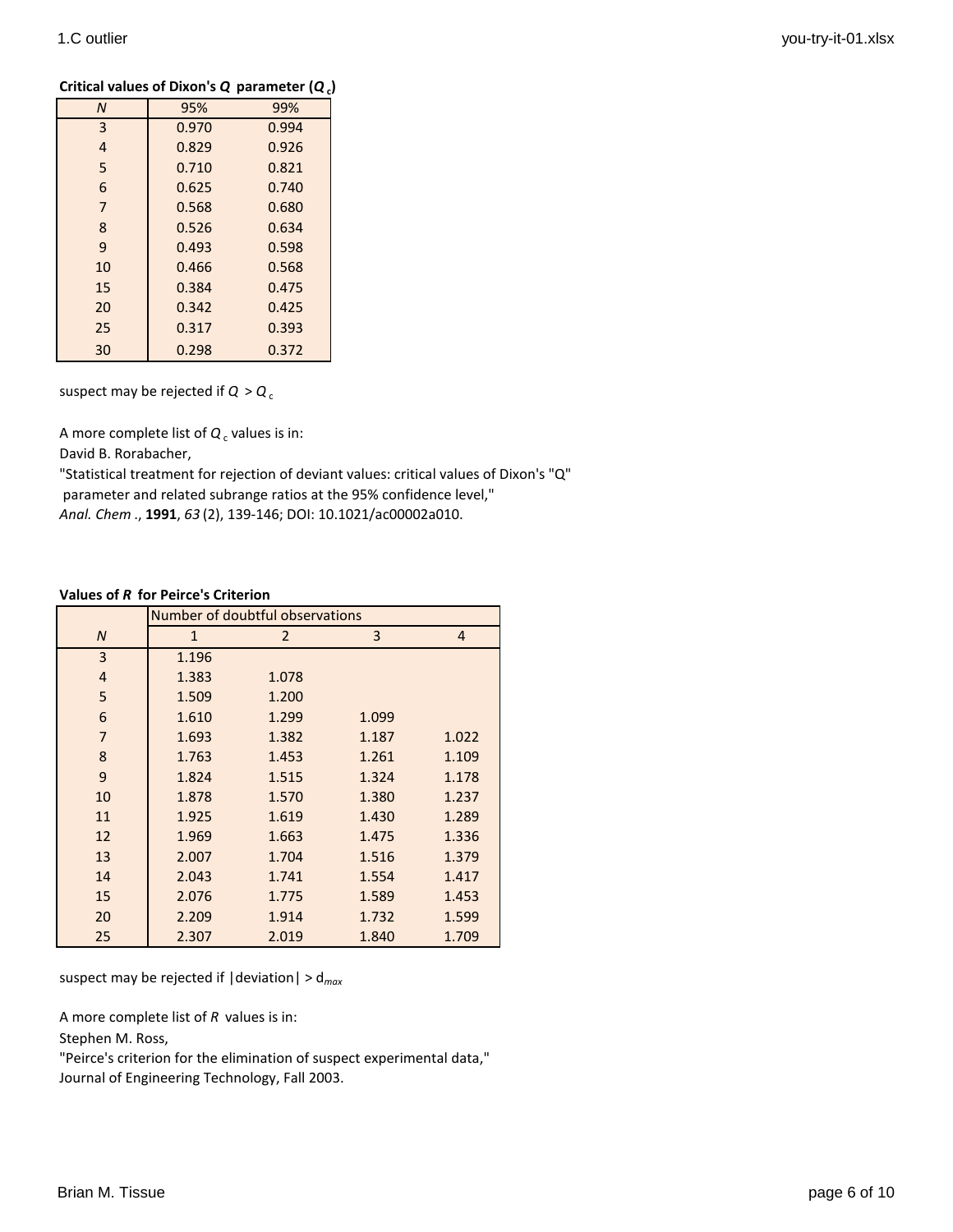## **You-Try-It 1.D Limit of Detection (LOD) and Limit of Quantitation (LOQ)**

Tables 1.D.1 and 1.D.2 contain data sets from two different fluorescence experiments. The fluorescence signal is directly proportional to analyte concentration for both data sets. The blank measurements are for pure solvent.

- 1. Determine the S/N, LOD, and LOQ for the measurement in Table 1.D.1.
- 2. Correct the measurements in Table 1.D.2 for the nonzero background and plot. Determine the LOD and LOQ.

#### **Table 1.D.1. Repetitive fluorescence measurements.1**

|         | blank | standard |                         |      |         |  |
|---------|-------|----------|-------------------------|------|---------|--|
| trial   | (cps) | (cps)    | standard concentration: | 10.0 | ppm     |  |
| 1       | 753   | 1667287  |                         | 1000 | ppb/ppm |  |
| 2       | 620   | 1670694  | $3x$ noise =            |      | cps     |  |
| 3       | 703   | 1670408  | $10x$ noise =           |      | cps     |  |
| 4       | 620   | 1668215  | calibration $=$         |      | cps(ppb |  |
| 5       | 576   | 1927720  |                         |      |         |  |
| average |       |          | LOD:                    |      | ppb     |  |
| std dev |       |          | LOQ:                    |      | ppb     |  |

#### **Table 1.D.2. Fluorescence signal as a function of concentration.2**

| conc  | corrected   | measured    | blank       |               |                |
|-------|-------------|-------------|-------------|---------------|----------------|
| (mM)  | signal (mV) | signal (mV) | signal (mV) |               |                |
| 0.300 | 0.581       | 0.581       | 0.006       |               |                |
| 0.095 | 0.173       | 0.173       | 0.003       |               |                |
| 0.030 | 0.059       | 0.059       | 0.006       | $3x$ noise =  |                |
| 0.009 | 0.029       | 0.029       | 0.005       | $10x$ noise = |                |
| 0.003 | 0.010       | 0.010       | 0.006       | slope $=$     |                |
| 0.000 | 0.007       | 0.007       | 0.004       |               |                |
|       |             | average     |             | LOD:          | m <sub>M</sub> |
|       |             | std dev     |             | LOQ:          | m <sub>M</sub> |

<sup>1.</sup> The fluorescence signal is counts per second (cps) from a photomultiplier tube detector and pulse counter.

<sup>2.</sup> The signal is a voltage from a photon detector and lock-in amplifier.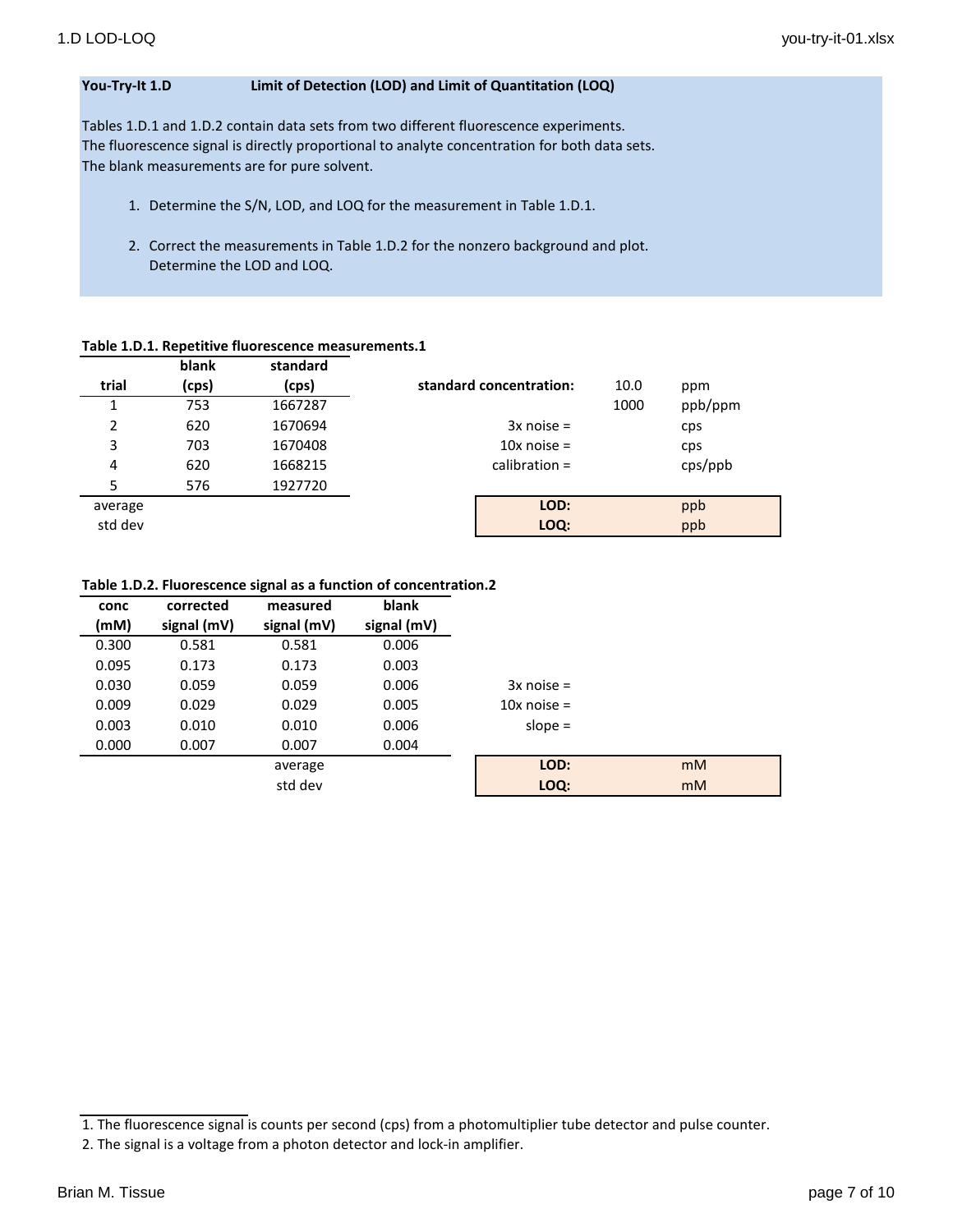## **You-Try-It 1.E Calibration**

Acetylsalycilic acid (aspirin or ASA) can be measured using UV light absorption (see procedure). The measured absorbance is directly proportional to ASA concentration:  $A \propto c_{ASA}$ . Table 1.E.1 lists absorbance measurements for a standard solution and two unknowns.

- 1. Calculate the ASA concentration in the unknown samples using a simple proportionality.
- 2. Generate a two-point calibration curve using 0,0 and the standard measurement. Calculate the ASA calculation in the unknown samples using the calibration curve.

| Table 1.E.1 |            |       |          |
|-------------|------------|-------|----------|
|             | absorbance | blank | conc (M) |
| standard    | 0.363      | 0.000 | 5.00E-05 |
| Sample 1    | 0.222      | 0.000 |          |
| Sample 2    | 0.311      | 0.043 |          |

|                 | conc (M)     | absorbance |
|-----------------|--------------|------------|
| blank           | $0.00E + 00$ | 0.000      |
| <b>Standard</b> | 5.00E-05     | 0.363      |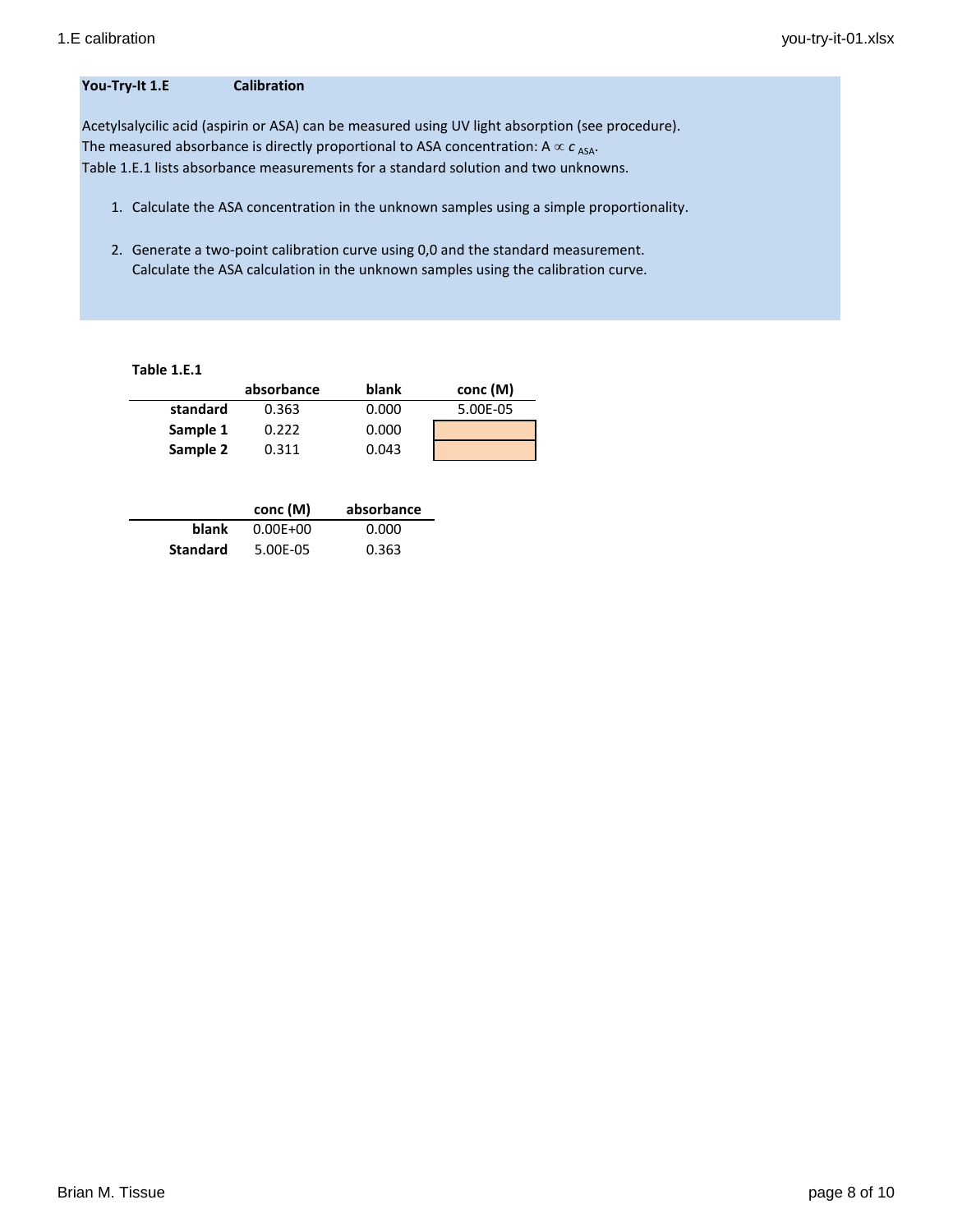## Measurement Procedure

Crush an analgesic tablet and weigh  $\approx 0.1$  g to four places on an analytical balance. Dissolve in deionized water and allow time for all of the ASA to dissolve (do not heat). Filter to remove the starch binder and wash with water. Dilute to a known volume with 0.05 M HCl. Measure the absorbance of the solution at 227 nm.

A standard ASA solution of 5.0x10−5 M in 0.05 M HCl has an absorbance of 0.363 at 227 nm.

Sample 2 exhibited a faint turbidity (cloudiness). It was remeasured at a wavelength where ASA does not absorb to provide an approximate absorbance due to the turbidity This measurement is listed as the blank measurement for Sample 2.